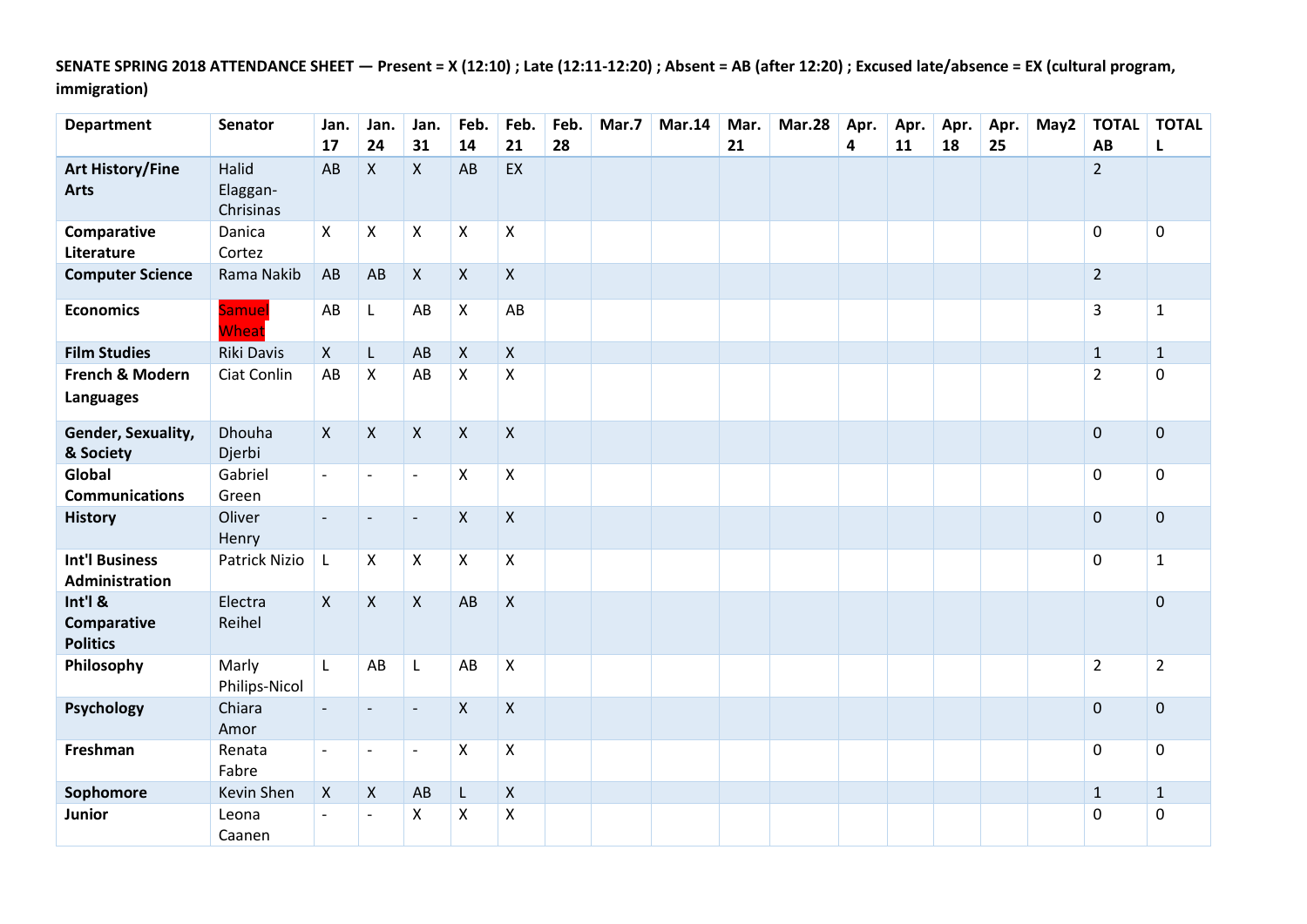| Senior                    | Maria<br>Rodriguez | $\mathsf{X}$ | X | X | X  | X |  |  |  |  |  | 0 | $\mathbf{0}$ |
|---------------------------|--------------------|--------------|---|---|----|---|--|--|--|--|--|---|--------------|
| <b>Visiting</b>           | Madison<br>Haddix  | AB           |   | X | AB | X |  |  |  |  |  |   |              |
| <b>MA Int'l Affairs</b>   |                    |              |   |   |    |   |  |  |  |  |  |   |              |
| <b>MA Global Comm.</b>    |                    |              |   |   |    |   |  |  |  |  |  |   |              |
| <b>MA Diplomacy &amp;</b> |                    |              |   |   |    |   |  |  |  |  |  |   |              |
| Int'l Law                 |                    |              |   |   |    |   |  |  |  |  |  |   |              |
| MS Int'l                  |                    |              |   |   |    |   |  |  |  |  |  |   |              |
| Management                |                    |              |   |   |    |   |  |  |  |  |  |   |              |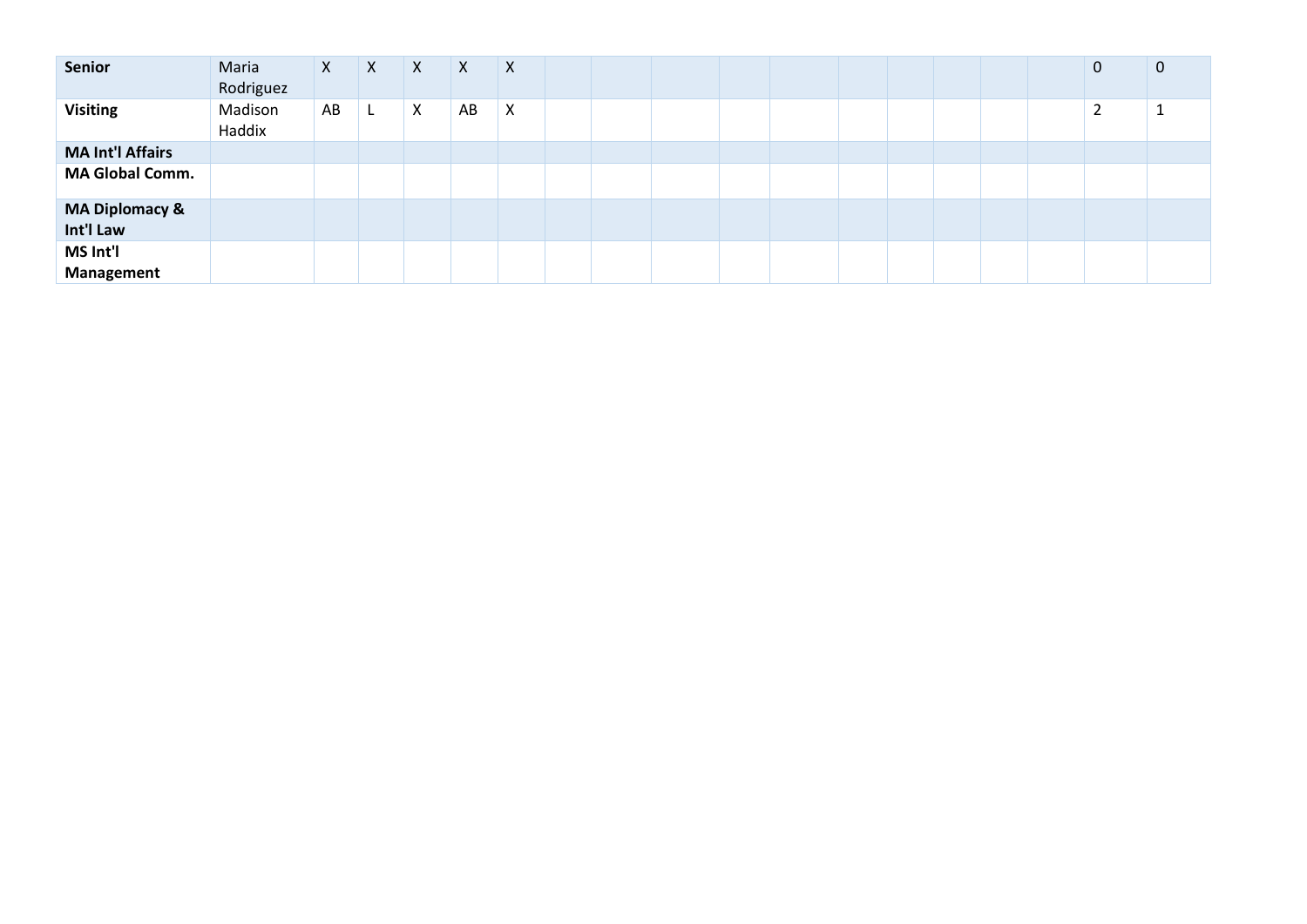# **SGA Senate Minutes for 21 February 2018**

# Taken by USC Communications Director Elizabeth Nguyen Son

### **12:11 – Attendance, Quorom met /14, Senate begins**

#### **12:14 – Welcome AUC!**

o Explaining the events for the week with AUC and a very short recap of last night's Diversity Club and Black History Month event.

#### **12:15 – Senator Presentation: Oliver Henry, History**

- Professor Wu is his Senate advisor and was teacher of the year at AUP in 2016. He has 14 published journals, many co-written with his wife Professor Michelle Kuo, 8 peer review articles, as well as many other writings in the forms of book reviews, translations, etc. He competed his bachelor dergee at Columbia and his Masters and PhD at UC Berkeley.
- Events:
	- o James Chappel is coming to AUP on March 14th to talk about his first book Catholic Modern: The Challenge of Totalitarianism and the Remaking of the Church.
	- $\circ$  Quinn Slobodian is coming April 3<sup>rd</sup> and 4<sup>th</sup> for a talk and a round table discussion.
- Anyone who is interested in book publishing and how people present their ideas should attend these two events.
- They will also be presenting in Prof. Sawyer's senior seminar. If you let Oliver or Professor Wu know, you can sit in and listen to how to do research and how they conceived their projects.

## **12:18 – Events Committee Presentation: Upcoming Events**

- Next week: SPRING BREAK!
- Please check your personal e-mails for weekly e-mails on Monday with a list of the events with the location, time, and date.
- Wednesday (today):
	- o Global Professional Skills Info Session (Seniors only)
	- o Weekly Internship Info Session
- Thursday:
	- o Poetry Open Mic Night with Scott Elder hosted by the Creative Writing Society and the Alumni Affairs Office
	- o Black History Month: Final Event hosted by Inspire Africa on Slavery & Human Trafficking in Libya
- Friday:
	- o R&R Session (a.k.a. Alfio's version of Spring Break)
- Spring break is a great time to put your events into the calendar! The Events Committee wants to help you, so help them help you! Your events will not be in the Events Committee Presentation or the weekly e-mails from our Undergraduate Communications Director if they are not up on the website!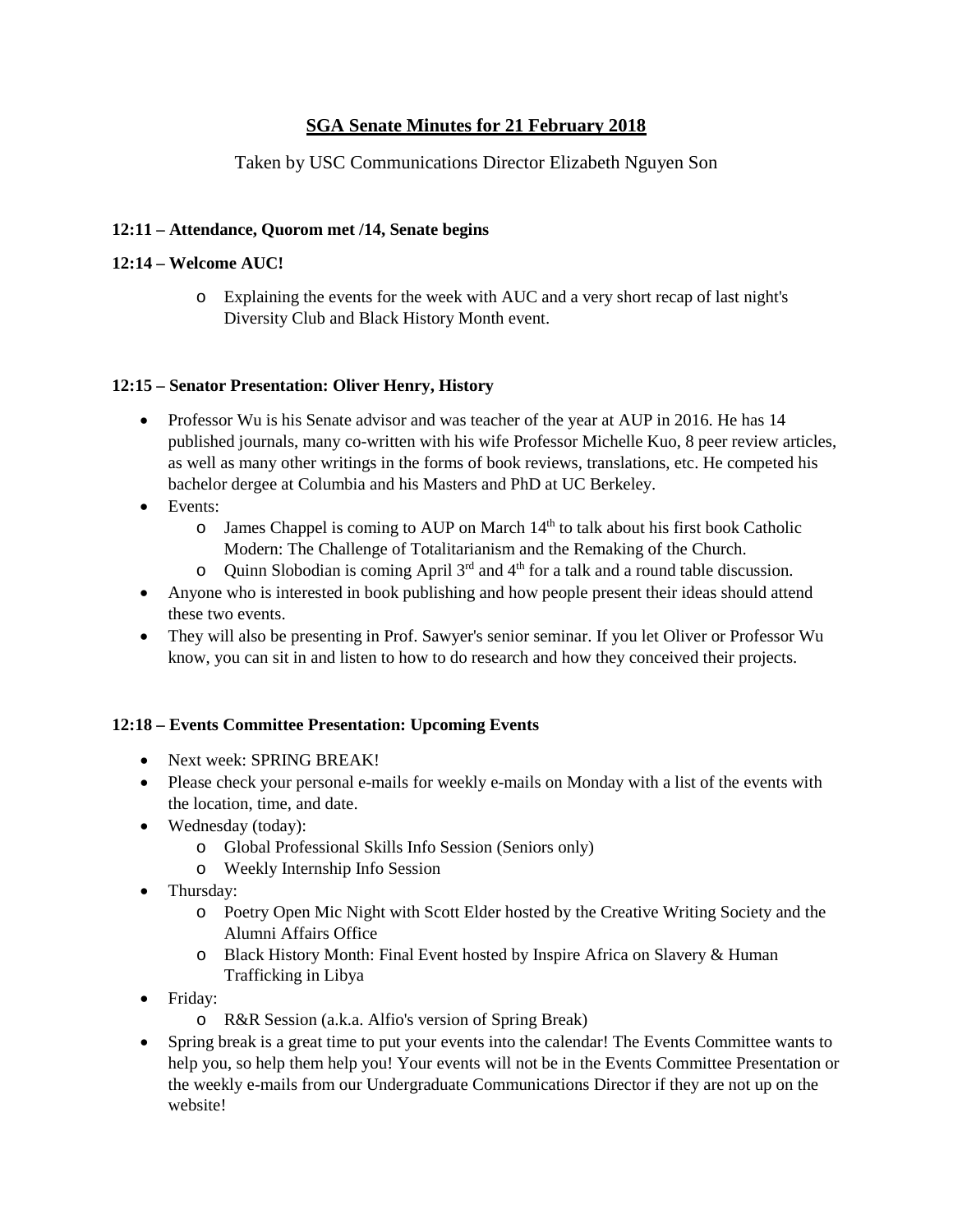## **12:24 – Upcoming AUC Events**

- Indian Lunch after Senate today in C102
- "Differences in Context" led by George Marquis, Dean of Students (AUC's Kevin Fore), and AUC students in C102 at 14:30 today.
- "Values & Voices" A Series of Workshops with SGA in C102 at 15:30 today.
- "Diversity, Volunteering, & Careers" workshops led by SGA in SD 1, 3, 4 at 14:00 on Thursday.
- Open Mic as previously stated

# **12:30 – ACC Presentation and Budget Requests**

- Wine Society
	- o WOS (Wide Open Spaces) Bar for a Whiskey tasting (3 different types of whiskeys)
	- o Requesting 360 euros for space rental/host payment, and cost of spirits
	- o Dhouha: Motion to table the budget request
	- o Debate:
		- Some senators would like a representative to present the budget request to provide more information and to be able to answer questions.
		- Although March  $12<sup>th</sup>$  is soon, it appears the bar is trying to establish a relationship with AUP students. It seems like we should be able to push the events back.
	- o Motion passes, **budget tabled**.
- Film Department
	- o Requesting 300 euros for equipment to produce of a short film, "You're Okay, Jack", a traditionally animated film for a senior project. The equipment would then go to the multimedia office for students to rent out from Mathieu Motta.
	- o Thanks to this project, AUP now has its first drawing board and other firsts, and all of that equipment has gone to the multimedia office.
	- o Marly: Motion to table the budget request (although Dhouha motioned to allocate, a motion to table takes precedence)
	- o Debate:
		- Research into other possibilities beside Amazon
		- A film like this has not been produced in over a decade, so who is to say that there will be a need for this equipment in the next ten years?
		- If the equipment has not been here, then maybe there just has not been the initiative to come to Senate and ask for the money. This might open up the possibility of making a traditionally animated film to students who have thought about it but did not have the equipment readily available.
		- Professors can encourage this type of film if the equipment is available.
		- If Riki can find a better price point, the money will come back to the budget. The student will not keep what is leftover.
		- Riki has spoken to Mathieu Motta about this a lot and she has tried to explore other ways to make this film and they decided together that this was her best option. This will be for other students – it will stay in the school and will make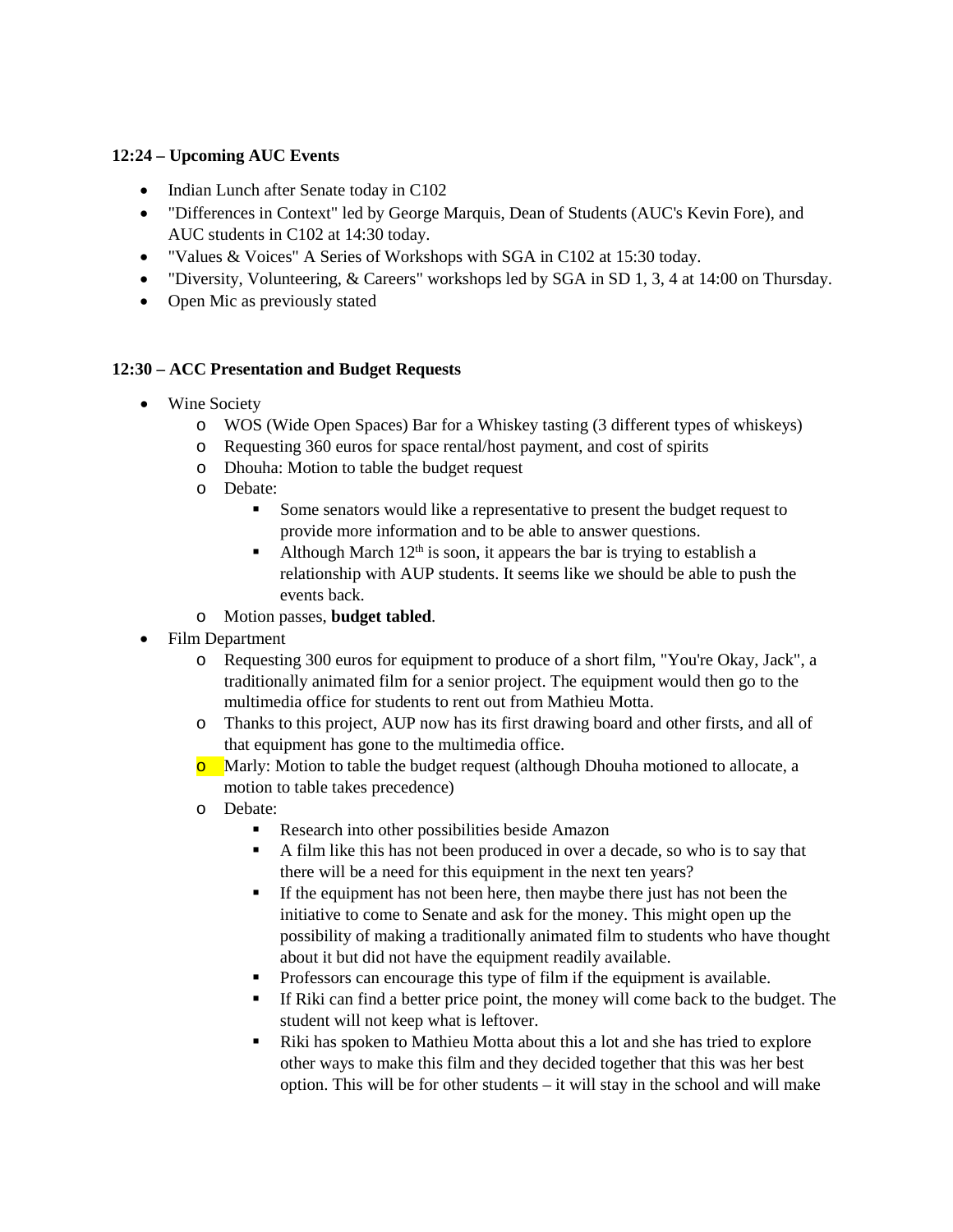the institution a little more fulfilling for students who want to make film projects in the future.

- o Motion to table fails
- o Dhouha: Motion to allocate **300 euros**
- o Gabriel: Friendly amendment to explore other, cheaper option
- o Dhouha approves
- o Marly: Amendment proposed for promotion and education of available equipment
- o Amendment fails
- o Motion passes, **budget approved**
- Inspire Africa Talk on Slavery & Human Trafficking in Libya
	- o For refreshments
	- o Leona: Motion to allocate **75 euros**
	- o Motion passes, **budget approved**
- Change in ACC office hours:
	- o Mondays 13:45-15:05 and 16:55-18:15
	- o Combes on the 3rd floor

#### **13:09 – New Business**

- Upcoming elections after break
	- o Executive positions
	- o Department representatives
	- o Class representatives will NOT be elected until Fall 2018
	- o The entire undergraduate executive team is made up of seniors and many senators are also seniors, so please encourage your friends to get involved!
- Senator introductions to AUC
	- o Name, position, where you're from, and where you're going over the break.
- Group photo!
- AUC explains how their Senate works as opposed to us

#### **13:33 – Senate Adjourned**

• Lunch with AUC!